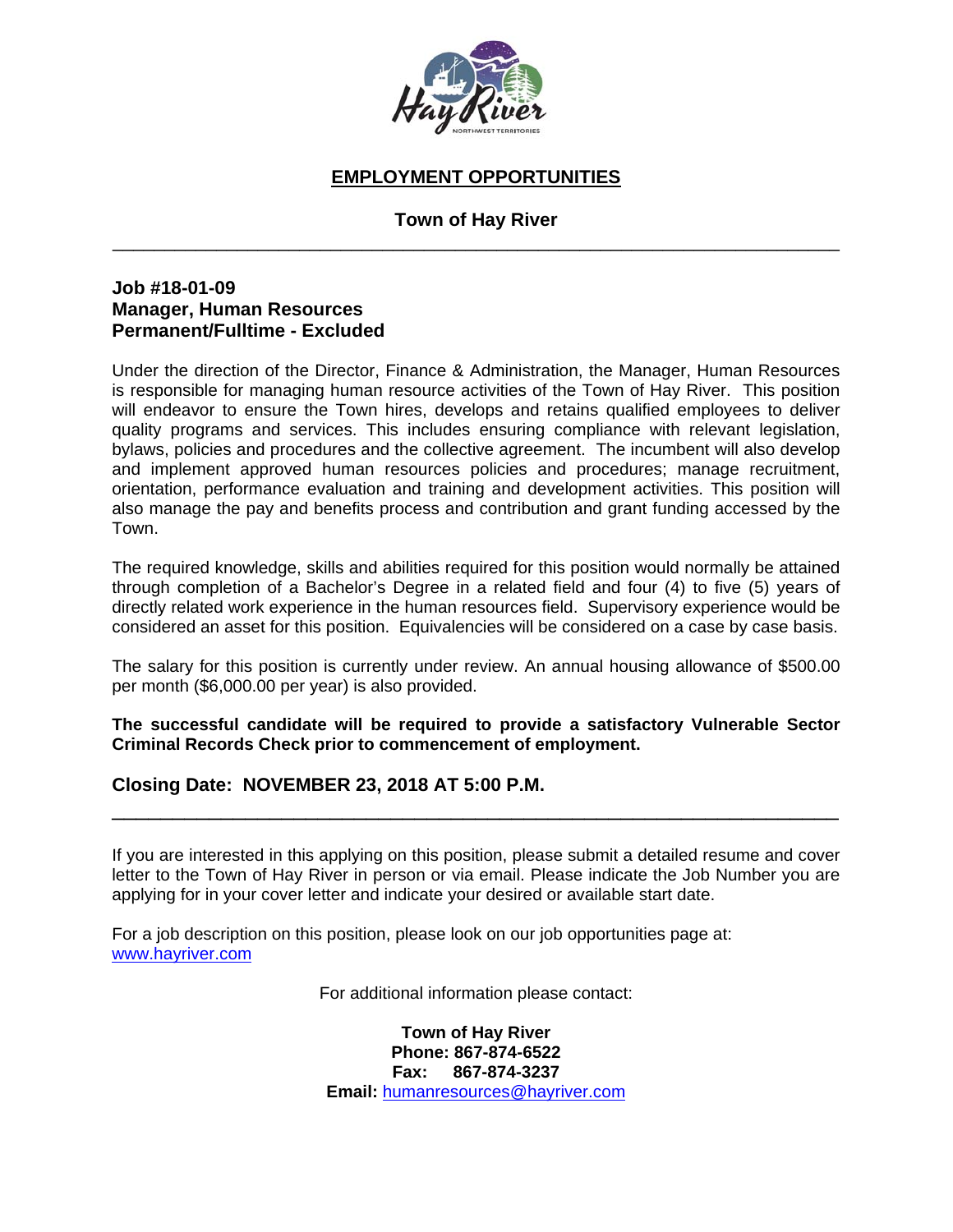

# **TOWN OF HAY RIVER – POSITION DESCRIPTION**

### **IDENTIFICATION**

| <b>Position Title</b>           |                                                 |  |
|---------------------------------|-------------------------------------------------|--|
| <b>Manager, Human Resources</b> |                                                 |  |
| <b>Position Number</b>          | <b>Reports to</b>                               |  |
|                                 | <b>Director of Finance &amp; Administration</b> |  |

# **PURPOSE**

The Manager, Human Resources is responsible for managing human resource activities to ensure that the Town hires, develops and retains qualified employees to deliver quality programs and services. The position will also manage the pay and benefits process and contribution and grant funding accessed by the Town. This position operates within applicable legislation, regulations, policies, procedure and guidelines.

### **SCOPE**

The Manager, Human Resource reports to the Director of Finance and Administration and is accountable for managing the human resource activities of the Town. This includes ensuring compliance with relevant legislation and the collective agreement; developing and implementing human resources policies and procedures; and managing recruitment, orientation, performance evaluation and training and development activities.

As part of the management team, the position will be responsible for the administration of the grievance process as it relates to the collective agreement and will be part of the collective bargaining team. The position will oversee pay and benefits and advise supervisors on labour practices as they relate to the collective agreement. The Manager is also responsible for administering all contract activities on behalf of the Town.

Providing these services in an effective and efficient manner will ensure that the Town is in compliance with related legislation, the Collective Agreement and human resources policies and procedures; that the Town is able to attract, retain and develop qualified employees; that staff are paid in a timely and appropriate manner; and that vendors and suppliers are paid within established parameters and time limits.

The Town of Hay River augments the revenues from municipal taxes with contributions from other levels of government and organizations. It is imperative that these contributions are managed and reported to all stakeholders in a timely and accurate manner to maintain the on-going relationships with the funding sources and to ensure the Town is apprised of the status of the funding. The position will be responsible to ensure this reporting and tracking happens in a timely and accurate manner.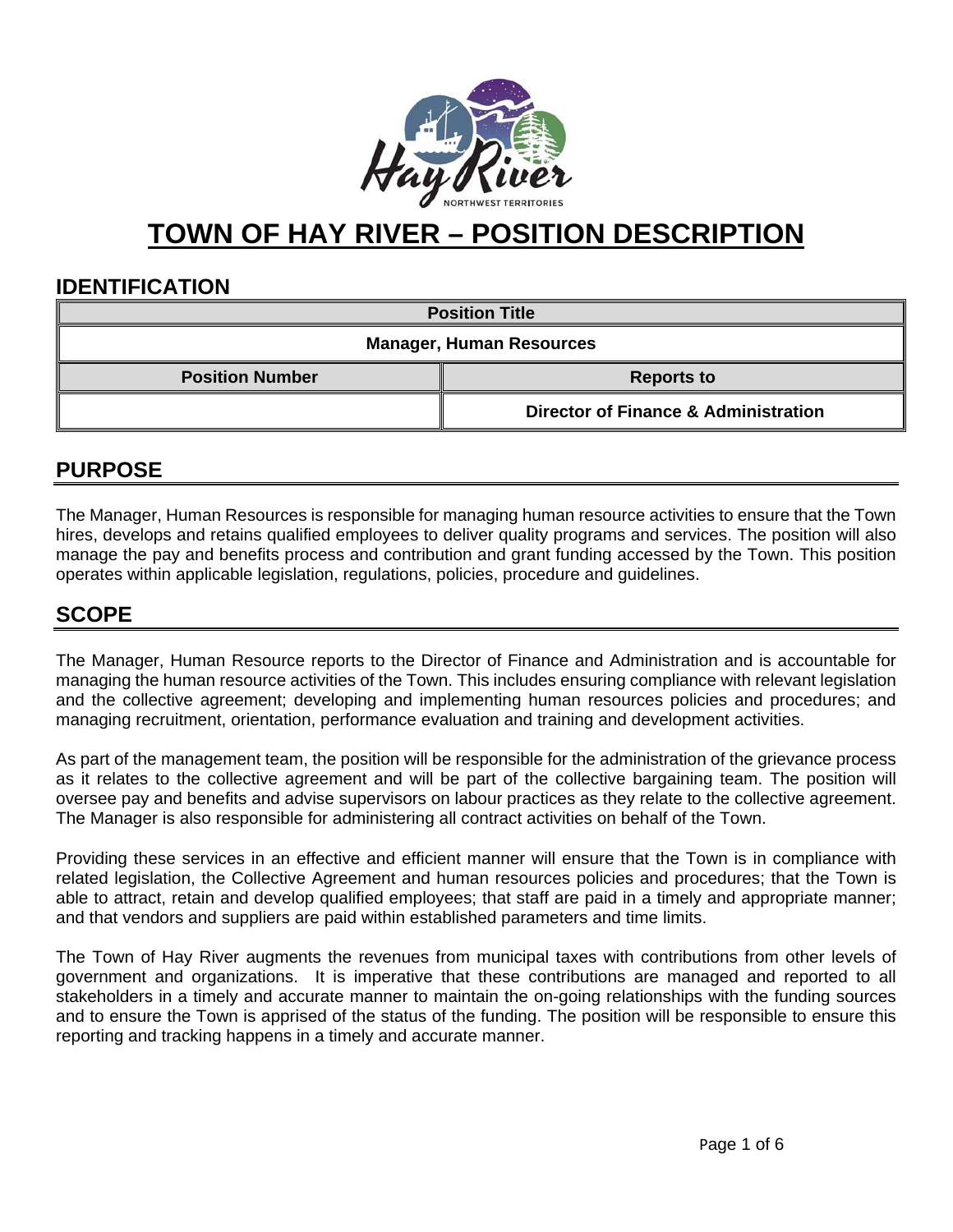- 1. Manages human resources operations and activities and ensures compliance with human resources legislation, policies and the collective agreement by:
	- a. Ensures the biweekly, monthly and annual payroll are completed in a timely and accurate manner to ensure the prompt payment to our employees and
	- b. Ensures compliance with applicable Federal and Territorial legislation, Town by-laws and the collective agreement.
	- c. Implements, manages and evaluates human resources programs and services and recommends changes to improve effectiveness and efficiency.
	- d. Advises and assists department managers on the interpretation and administration of legislation, the collective agreement and human resource policies and procedures.
	- e. Monitors and responds to inquiries on legislative, collective agreement and policy issues.
	- f. Revises and implements human resources policies and procedures as required.
- 2. Manages the recruitment and orientation process to ensure the Town is able to attract and retain qualified staff:
	- a. Ensures job descriptions are accurate and up to date.
	- b. Prepares job advertisements, develops interview questions and employment tests, and facilitates the interview process.
	- c. Conducts reference checks on candidates and arranges for criminal record checks and vulnerable sector checks as required and communicates the results to supervisors.
	- d. Makes verbal offers of employment and prepares letters of offer.
	- e. Oversees the orientation of employees to the workplace including on processes and procedures and the Town ERP system.
- 3. Manages the compensation and leave management system to ensure employees are paid in a timely and accurate manner and receive appropriate leave and benefit entitlements.
	- a. Ensures employees are properly documented and creates and maintains employee files.
	- b. Ensures employee information, including salary and benefits, are correctly entered into the ERP system.
	- c. Monitors onboarding documents to ensure accuracy and adherence to business processes, federal and territorial government policies and financial regulations.
	- d. Ensures employee timesheets, leave and leave accruals are processed accurately and in a timely manner.
	- e. Manages the payroll function to ensure that employees are paid in an appropriate and timely manner.
	- f. Responsible for the year end payroll reporting requirements including preparation of T4 documentation.
	- g. Manages the benefits programs including life, health, dental and disability insurances, pension plans, vacation, sick leave, leave of absence and the employee assistance program.
	- h. Prepares employee separation notices and related documentation, and conducts exit interviews to determine reasons behind separations.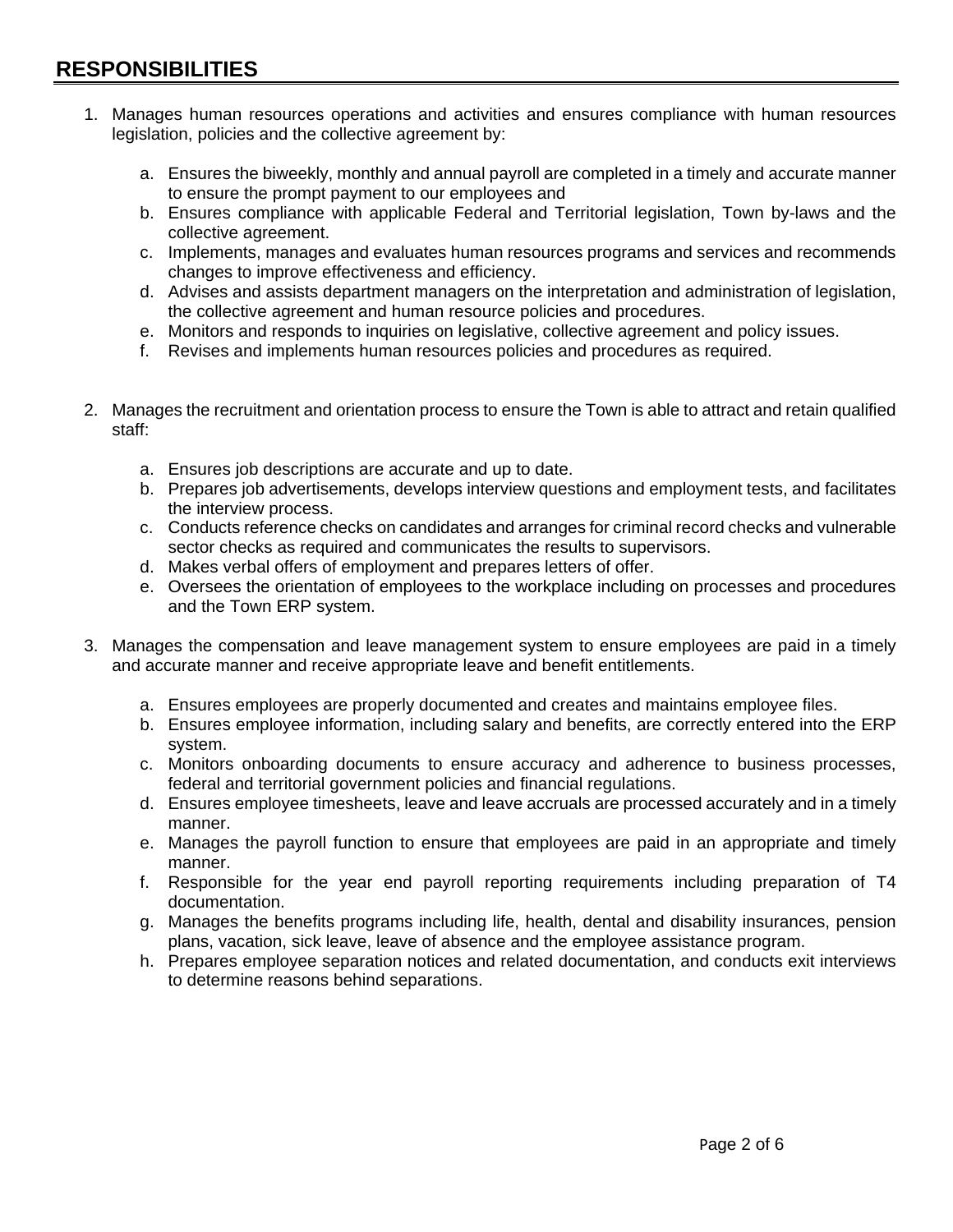- 4. Manages the performance evaluation, employee training, career development, succession planning and performance development system:
	- a. Ensures annual performance evaluations are completed and maintained on the employee's file.
	- b. Collaborates with supervisors and managers to develop and implement professional development and training plans.
	- c. Implements mentoring, coaching and succession planning programs.
	- d. Conducts research on and arranges training activities.
	- e. Coordinates and evaluates employee training and development activities.
	- f. Tracks employee participation in training activities.
	- g. Ensures that employees have, and maintain, required certification including occupational health and safety certification such as First Aid, WHMIS, etc.
- 5. Manages employee relations function to ensure that employee issues are handled according to relevant legislation, the collective agreement and human resources policies and procedures:
	- a. Advises managers on employee relations matters including progressive discipline and terminations as required.
	- b. Provides managers with advice concerning other employee relations and grievance issues.
	- c. Represents the Town and management at personnel-related and/or grievance hearings and investigations.
	- d. Participates in collective bargaining including conducting research on bargaining issues and participating as a representative of the Town in collective bargaining sessions.
	- e. Prepares financial calculations as needed for the collective bargaining process.
	- f. Supports management in the timely response to grievances at the  $1<sup>st</sup>$  and  $2<sup>nd</sup>$  level.
	- g. Provides employees with assistance concerning work and personal issues to the extent possible.
	- h. Refers employees to appropriate agencies with the employee's consent.
- 6. Manages contribution funding functions to ensure the Town receives funding in a timely manner and that spending meets legislative and policy requirements and expected standards:
	- a. Manages record keeping for all funding correspondence and documentation.
	- b. Receives requests for funding from department managers.
	- c. Prepares funding reporting that meets with legislative and policy requirements.
	- d. Acts as the point of contact to ensure required data and information is exchanged and transmitted promptly and efficiently between the Town and contributing sources.
	- e. Assists with reviewing project proposals to ensure compliance with legislation and Town policy.
	- f. Prepares progress and other reports for Administration and Council.
	- g. In collaboration with the appropriate manager, evaluates project performance to determine agreement closure or the necessity for amendments or extensions of agreements.
	- h. Provides management reporting to advise line departments of historical contribution agreements and flag deadlines for annual submissions to optimize the Town's contribution application funding process.
- 7. Perform other related duties as required.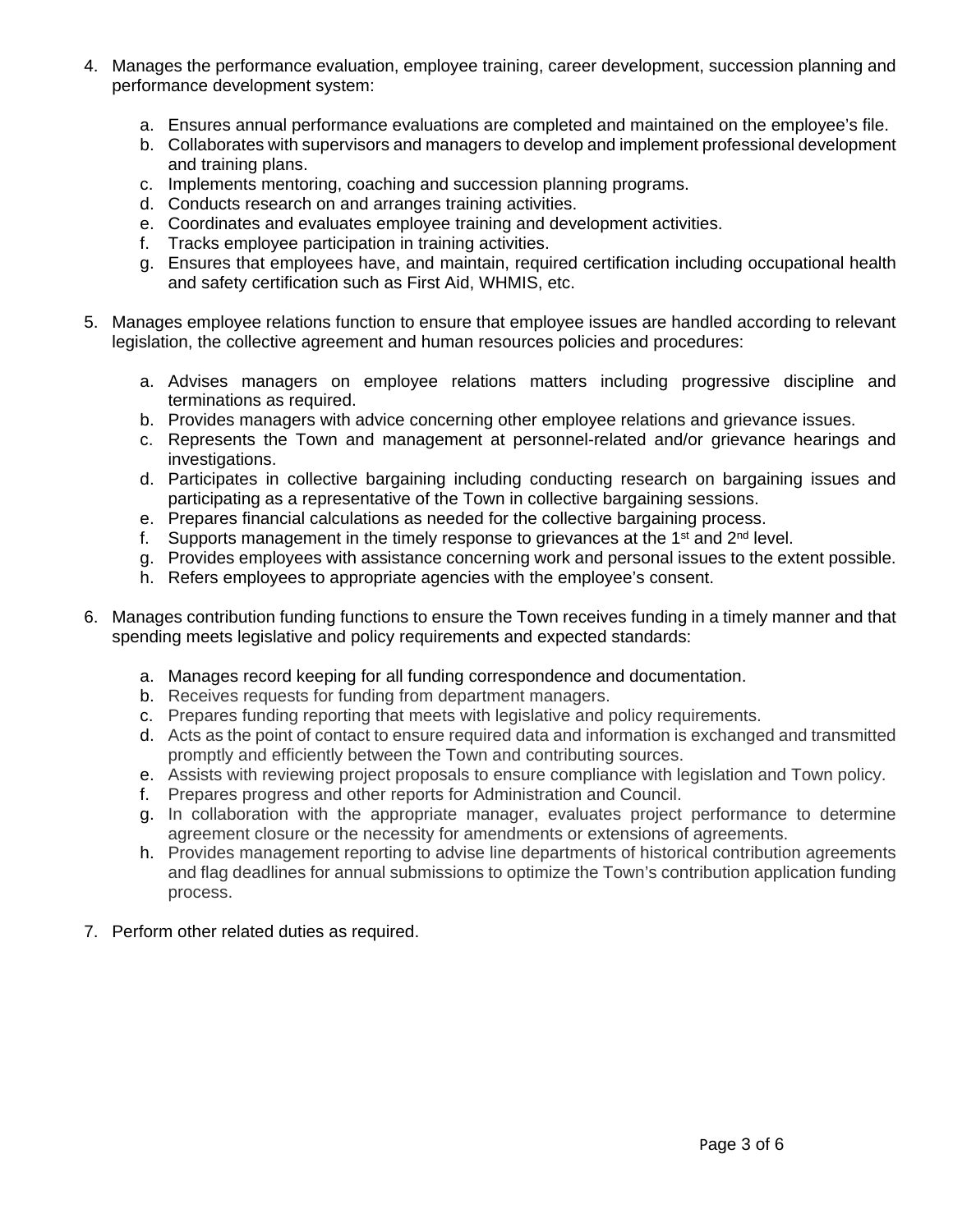- Compliance with relevant legislation, policies and the collective agreement to ensure that human resources activities comply with identified standards.
- Effectiveness of human resources functions ensure effective recruitment, orientation, performance evaluation and training and development programs are in place.
- Timely and accurate completion of compensation functions ensure that employees are paid accurately and within time limits and that leave and benefits entitlements are accurately maintained.
- Effectiveness of employee relations activities ensure that employee relations matters are effectively resolved and participate in collective bargaining processes
- Provision of a quality contracts management program ensure that contracts meet legislative, policy and operational standards.

# **COMPETENCIES**

Competencies are the attitudes, attributes, behaviors or other personal characteristics that are needed to perform a job well. Competencies are intended to complement the credentials, education and technical proficiency that an individual typically brings to a position. The Town will support staff in enhancing their competencies and learning to apply competencies to their daily work.

The following core competencies are expected of all employees of the Town.

Organizational awareness – understands big picture of issues facing the Town and community; aware of community events and occurrences; values the place of the Town within the community, understands the connection between his/her role and the vision and mission of the Town.

Customer Service – balances the interests of clients; re-adjusts priorities to respond to pressing and changing client needs. Anticipates and meets the needs of clients; achieves quality end products; committed to continuous improvement of services; ambassador for the Town to customers and clients.

Manage Resources Wisely –recognizes the value of resources - whether they are financial, human, information, material, assets, etc. – and strives to use these prudently and sustainably, in the best interests of the Town.

Interpersonal skills – considers and responds appropriately to the needs, feelings and capabilities of different people in different situations; tactful, compassionate and sensitive; treats others with respect.

Oral Communication – makes clear and convincing points to individuals or groups; listens effectively and clarifies information as needed; facilitates an open exchange of ideas and fosters an atmosphere of open communication.

Written Communication – expresses facts and ideas in writing in a clear and organized manner

Problem Solving – identifies and analyzes problems; distinguishes between relevant and irrelevant information to make informed decisions; provides solutions to individual and organizational problems.

Continual Learning - grasps new information; recognizes own strengths and weaknesses; pursues selfdevelopment, seeks feedback from others and welcomes opportunities to learn new things.

Flexibility – open to change and new information; adapts behavior and work methods in response to new information; adjusts to new situations warranting attention and resolution.

Sound Decision-making – exercises good judgment in making decisions; seeks all the information to make informed decisions; perceives the impact and implication of decisions, even when data is limited or solutions produce unpleasant consequences.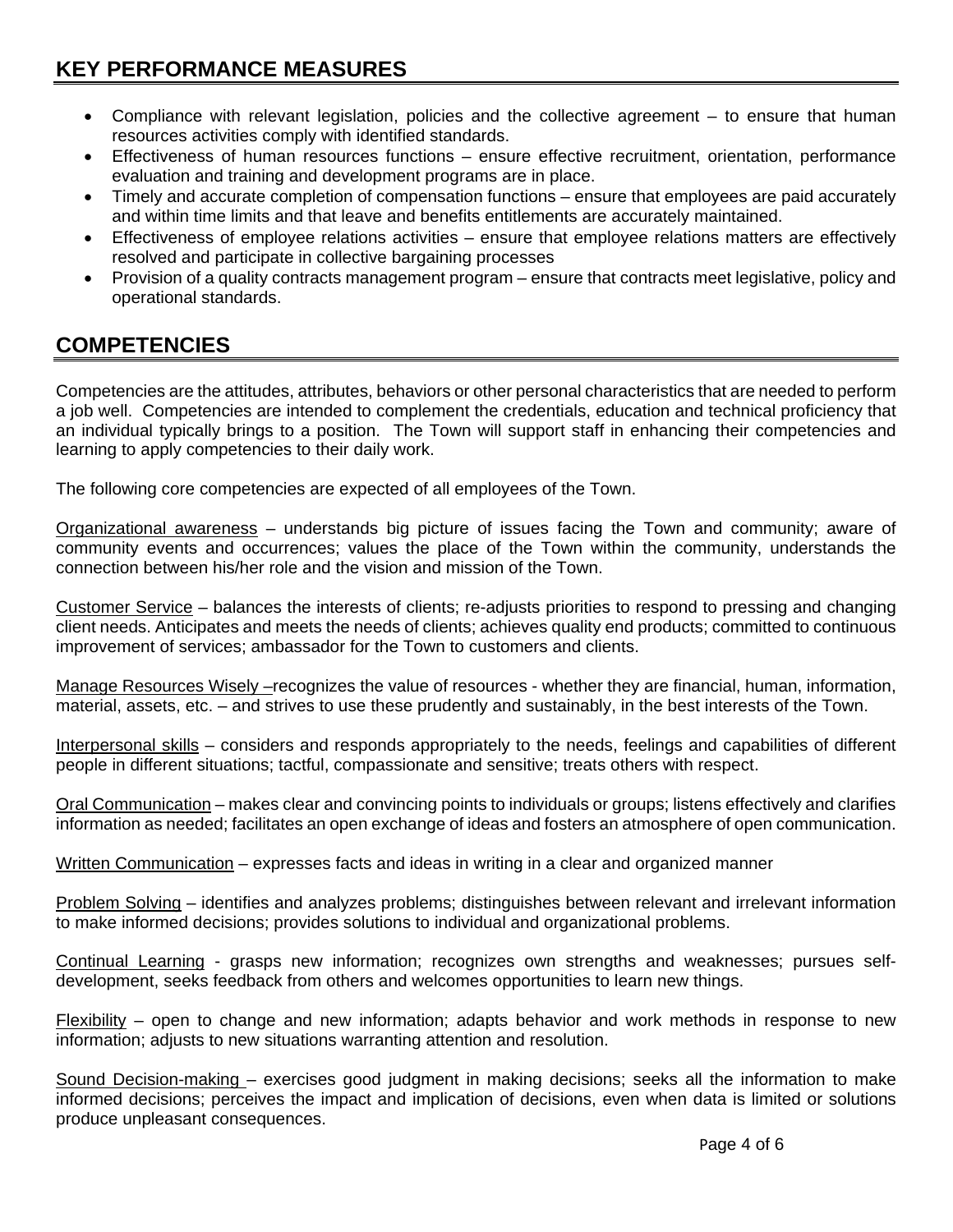# **KNOWLEDGE and SKILLS**

The following knowledge and skills are required for an individual to be able to perform the duties of this position:

- Knowledge of the *Cities, Towns and Villages Act; Employment Standards Act; Human Rights Act; and Safety Act* of Northwest Territories.
- Excellent understanding of human resources functions including recruitment, training and development, compensation, personnel administration and employee relations.
- Strong interpersonal and communication skills and the ability to work as a member of a team.
- Proven abilities in problem solving and conflict resolution.
- Excellent skills with Microsoft Word and Microsoft Excel.
- Ability to deal effectively in a multitasking environment.
- Supervisory experience is an asset.

### **QUALIFICATIONS**

The Human Resources Manager would normally attain the required knowledge, skills and attitudes through completion of;

• Bachelor's degree in a related field with four to six years of related work experience in the human resources field.

### **WORKING CONDITIONS**

### **Physical Demands**

The Human Resources Manager will have to spend time sitting and using office equipment and computers, which can cause muscle strain. The Human Resources Manager may also have to do some light lifting from time to time.

#### **Environmental Conditions**

The Human Resources Manager may have to manage many projects at one time and may be interrupted frequently to meet the needs and requests of colleagues, residents, clients and contractors.

### **Sensory Demands**

The incumbent must spend time in intense concentration and working on computers entering information which requires attention to detail and high levels of accuracy.

#### **Mental Demands**

There are many deadlines associated with this position which may cause stress. The incumbent must also deal with a wide variety of people on diverse issues and supervise staff on these diverse and at times complicated issues.

# **ADDITIONAL REQUIREMENTS**

### **Position Security (** $\vee$  **check one)**

 $\Box$  No criminal records check required

### **Position of Trust – criminal records check required**

 $\Box$  Highly sensitive position – requires verification of identity and a criminal records check